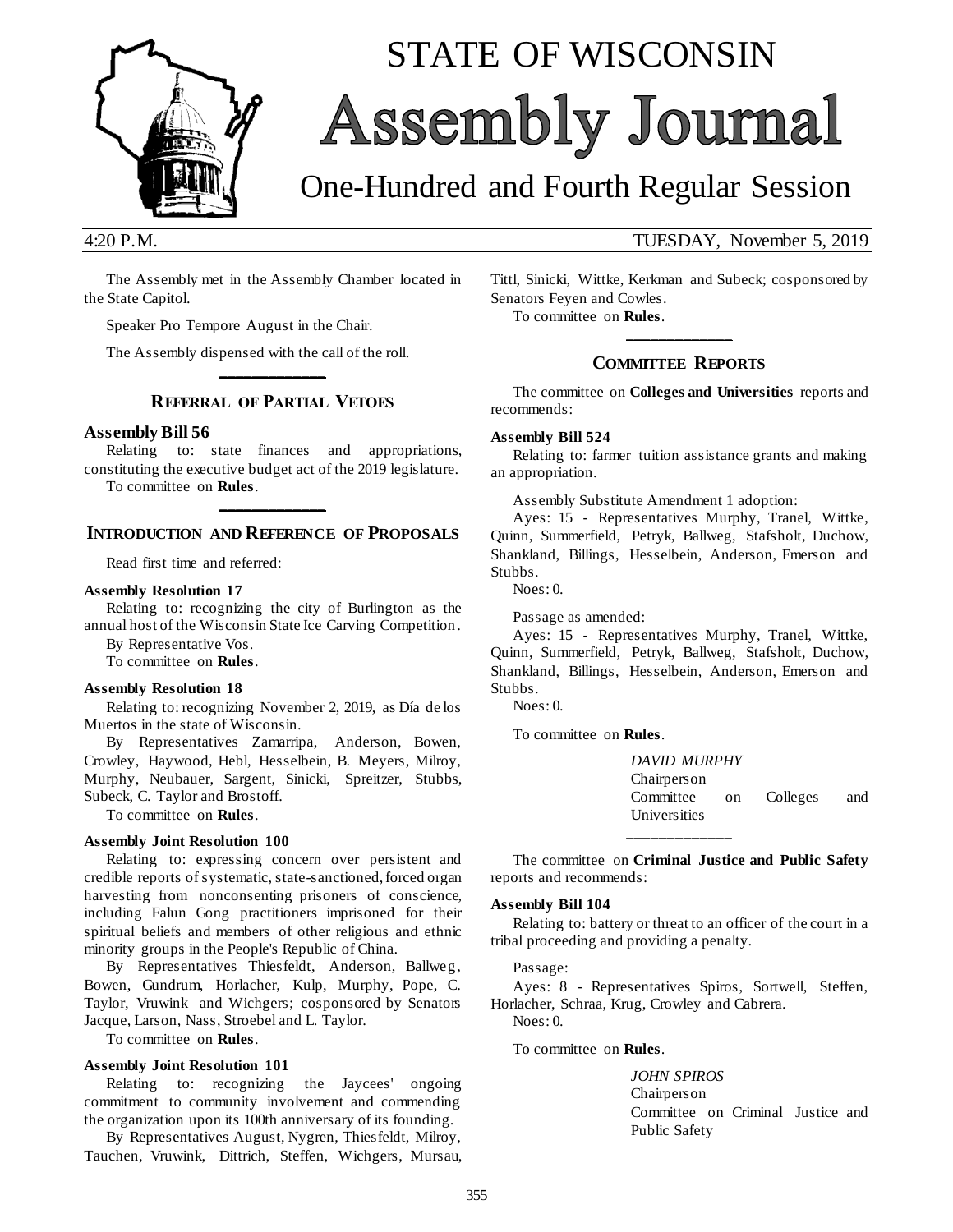The committee on **Education** reports and recommends:

**\_\_\_\_\_\_\_\_\_\_\_\_\_**

### **Assembly Bill 528**

Relating to: grants to support peer-to-peer suicide prevention programs in high schools, granting rule-making authority, and making an appropriation.

Passage:

Ayes: 14 - Representatives Thiesfeldt, Kitchens, Jagler, Wittke, Rodriguez, Tusler, Mursau, Quinn, Ramthun, Wichgers, Bowen, Considine, L. Myers and Vruwink. Noes: 0.

To committee on **Rules**.

*JEREMY THIESFELDT* Chairperson Committee on Education

**\_\_\_\_\_\_\_\_\_\_\_\_\_** The committee on **Health** reports and recommends:

#### **Assembly Bill 178**

Relating to: eligibility for physician, dentist, and health care provider educational loan assistance programs.

Assembly Amendment 1 adoption:

Ayes: 14 - Representatives Sanfelippo, Kurtz, Rodriguez, Edming, Skowronski, Wichgers, Murphy, VanderMeer, Felzkowski, Magnafici, Kolste, Subeck, Anderson and Vining.

Noes: 0.

Assembly Amendment 4 adoption:

Ayes: 10 - Representatives Sanfelippo, Kurtz, Rodriguez, Edming, Skowronski, Wichgers, Murphy, VanderMeer, Felzkowski and Magnafici.

Noes: 4 - Representatives Kolste, Subeck, Anderson and Vining.

Passage as amended:

Ayes: 13 - Representatives Sanfelippo, Kurtz, Rodriguez, Edming, Skowronski, Murphy, VanderMeer, Felzkows ki, Magnafici, Kolste, Subeck, Anderson and Vining.

Noes: 1 - Representative Wichgers.

To committee on **Rules**.

#### **Assembly Bill 304**

Relating to: permitting pharmacists to prescribe certain contraceptives, extending the time limit for emergency rule procedures, providing an exemption from emergency rule procedures, granting rule-making authority, and providing a penalty.

Assembly Amendment 1 to Assembly Amendment 1 adoption:

Ayes: 12 - Representatives Sanfelippo, Kurtz, Rodriguez, Edming, Skowronski, VanderMeer, Felzkowski, Magnafici, Kolste, Subeck, Anderson and Vining.

Noes: 2 - Representatives Wichgers and Murphy.

Assembly Amendment 1 adoption:

Ayes: 12 - Representatives Sanfelippo, Kurtz, Rodriguez, Edming, Skowronski, VanderMeer, Felzkowski, Magnafici, Kolste, Subeck, Anderson and Vining.

Noes: 2 - Representatives Wichgers and Murphy.

Passage as amended:

Ayes: 11 - Representatives Sanfelippo, Kurtz, Rodriguez, Edming, Skowronski, VanderMeer, Felzkowski, Magnafici, Subeck, Anderson and Vining.

Noes: 3 - Representatives Wichgers, Murphy and Kolste.

To committee on **Rules**.

*JOE SANFELIPPO* Chairperson Committee on Health

The committee on **Medicaid Reform and Oversight** reports and recommends:

**\_\_\_\_\_\_\_\_\_\_\_\_\_**

#### **Assembly Bill 410**

Relating to: coverage of services under Medical Assistance provided through telehealth and other technologies, extending the time limit for emergency rule procedures, and granting rule-making authority.

Assembly Amendment 1 adoption:

Ayes: 7 - Representatives Summerfield, Brooks, Neylon, Dittrich, Wichgers, Kolste and Anderson.

 $N$ oes: 0.

Assembly Amendment 2 adoption:

Ayes: 7 - Representatives Summerfield, Brooks, Neylon, Dittrich, Wichgers, Kolste and Anderson.

Noes: 0.

Passage as amended:

Ayes: 7 - Representatives Summerfield, Brooks, Neylon, Dittrich, Wichgers, Kolste and Anderson.

Noes: 0.

To committee on **Rules**.

*ROB SUMMERFIELD* Chairperson Committee on Medicaid Reform and Oversight **\_\_\_\_\_\_\_\_\_\_\_\_\_**

The committee on **Transportation** reports and recommends:

### **Assembly Bill 197**

Relating to: driver school offices in private residences.

Passage:

Ayes: 14 - Representatives Kulp, Spiros, Thiesfeldt, Allen, Sanfelippo, Vorpagel, Murphy, Skowronski, Plumer,

Kolste, Crowley, B. Meyers, Neubauer and Considine. Noes: 0.

### To committee on **Rules**.

*BOB KULP* Chairperson Committee on Transportation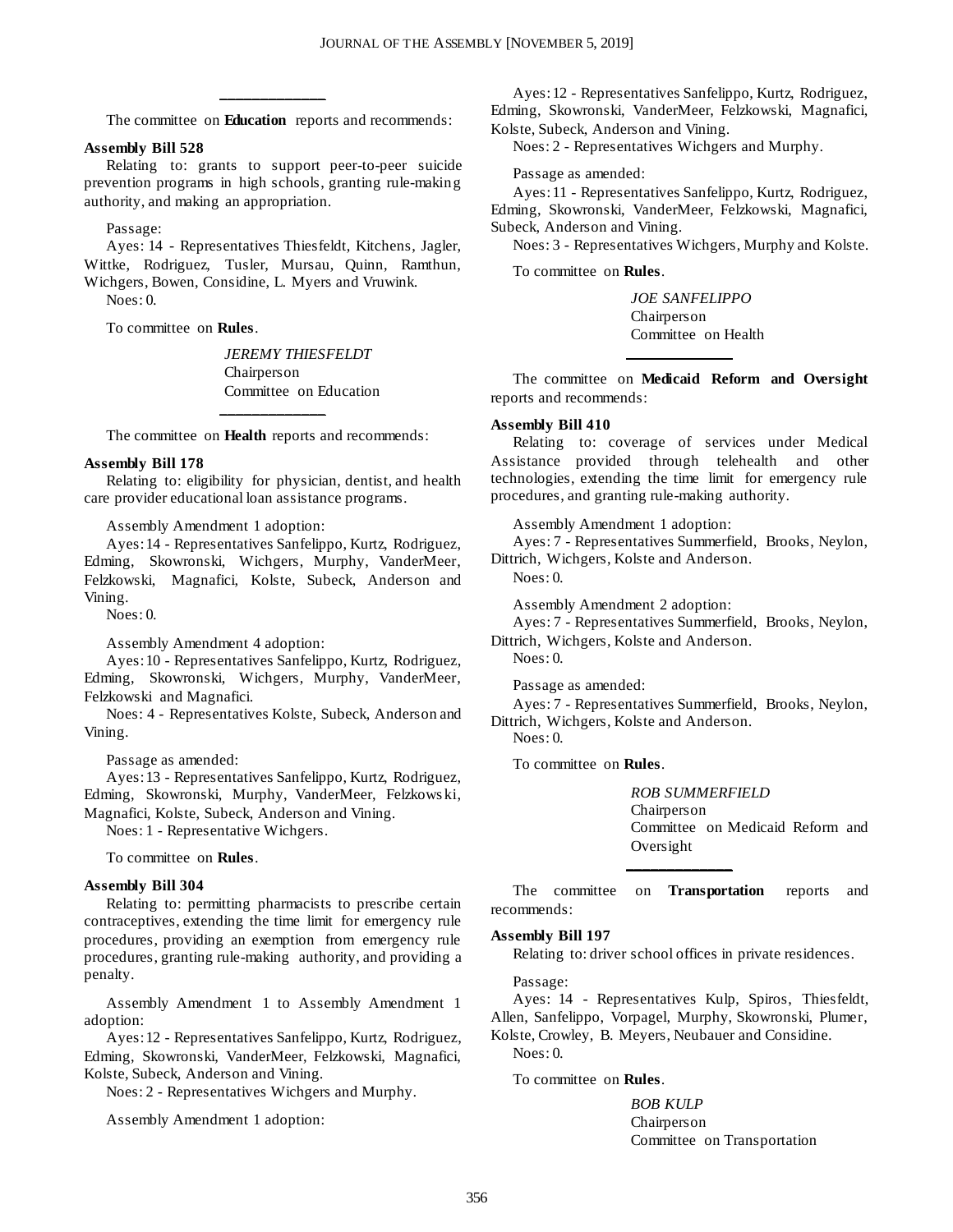The committee on **Ways and Means** reports and recommends:

**\_\_\_\_\_\_\_\_\_\_\_\_\_**

### **Assembly Bill 294**

Relating to: changing the 12 percent rule regarding the total value of taxable property included in the creation of a tax incremental financing district in the village of Ontario.

Assembly Substitute Amendment 1 adoption:

Ayes: 10 - Representatives Macco, Wittke, Kerkman, Petersen, Ramthun, Dittrich, Brooks, Ohnstad, Haywood and McGuire.

 $N$ oes: 0.

Passage as amended:

Ayes: 8 - Representatives Macco, Wittke, Kerkman, Petersen, Ramthun, Dittrich, Brooks and Haywood.

Noes: 2 - Representatives Ohnstad and McGuire.

To committee on **Rules**.

### **Assembly Bill 306**

Relating to: tax increment value reporting errors and property tax reimbursement.

Passage:

Ayes: 9 - Representatives Macco, Wittke, Kerkman, Ramthun, Dittrich, Brooks, Ohnstad, Haywood and McGuire.

 $N_{O}e^{c}$   $\theta$ .

To committee on **Rules**.

*JOHN MACCO* Chairperson Committee on Ways and Means

### **\_\_\_\_\_\_\_\_\_\_\_\_\_ MESSAGE FROM THE SENATE**

From: Jeffrey Renk, Senate Chief Clerk.

Mr. Speaker:

I am directed to inform you that the Senate has

Adopted and asks concurrence in: **Senate Joint Resolution 65**

Passed and asks concurrence in:

**Senate Bill 155 Senate Bill 166 Senate Bill 208 Senate Bill 380 Senate Bill 495**

### **\_\_\_\_\_\_\_\_\_\_\_\_\_ ACTION ON THE SENATE MESSAGE**

### **Senate Joint Resolution 65**

Relating to: honoring Bishop Donald J. Hying.

By Senators Marklein, Jacque and Risser; cosponsored by Representatives Wichgers, Knodl, Kuglitsch, Plumer, Sinicki, Skowronski, Spiros and Tusler.

To **calendar** of Thursday, November 7 pursuant to Assembly Rule 41 (1)(a).

### **Senate Bill 74**

Relating to: the Interstate Medical Licensure Compact.

By Senators Testin, Schachtner, Bewley, Cowles, Darling, Feyen, Kooyenga, Larson, Marklein, Olsen, Ringhand and Shilling; cosponsored by Representatives VanderMeer, Kolste, Anderson, Ballweg, Billings, Born, Brooks, Brostoff, Considine, Doyle, Edming, Emerson, Hutton, Katsma, Krug, Kuglitsch, Kulp, Kurtz, Loudenbeck, Macco, Magnafici, Murphy, Mursau, Novak, Oldenburg, Petersen, Petryk, Plumer, Pronschinske, Ramthun, Riemer, Rodriguez, Rohrkaste, Sinicki, Skowronski, Snyder, Spiros, Spreitzer, Steineke, Summerfield, Tauchen, C. Taylor, Thiesfeldt, Tittl, Tranel, Tusler, Vruwink, Wichgers, Zamarripa, Dittrich and Subeck.

To **calendar** of Thursday, November 7 pursuant to Assembly Rule 41 (1)(a).

### **Senate Bill 142**

Relating to: late payment of tuition benefits for student veterans enrolled in the University of Wisconsin System or a technical college.

By Senators Kooyenga, Carpenter, Bernier, Cowles, Nass and L. Taylor; cosponsored by Representatives James, Skowronski, Ballweg, Brandtjen, Edming, Horlacher, Jagler, Kitchens, Knodl, Kurtz, Loudenbeck, Macco, Magnafici, Milroy, Murphy, Mursau, L. Myers, Ramthun, Rohrkaste, Sinicki, Sortwell, Spiros, VanderMeer, Wichgers and Zimmerman.

To committee on **Rules**.

### **Senate Bill 155**

Relating to: participation in the Volunteer Health Care Provider program by agencies serving homeless individuals.

By Senators Darling, Johnson, Carpenter, Nass, Ringhand, Stroebel, Wirch, Cowles and L. Taylor; cosponsored by Representatives Thiesfeldt, Stuck, Felzkowski, Anderson, Bowen, Brostoff, Considine, Horlacher, Kolste, Kulp, Mursau, Novak, Ohnstad, Plumer, Ramthun, Rohrkaste, Sargent, Skowronski, Spiros, Snyder, Steffen, Subeck, C. Taylor, Tusler, Vining, Sinicki, Loudenbeck and Murphy.

To **calendar** of Thursday, November 7 pursuant to Assembly Rule 42 (1)(a).

### **Senate Bill 166**

Relating to: eligibility for physician, dentist, and health care provider educational loan assistance programs.

By Senators Darling, Bewley, Carpenter and Cowles; cosponsored by Representatives Felzkowski, Riemer, Thiesfeldt, Bowen, Duchow, Horlacher, Kolste, Kulp, Loudenbeck, Murphy, Mursau, L. Myers, Rohrkaste, Skowronski, Spiros, Spreitzer, Steffen, C. Taylor, Tusler, VanderMeer and Vining.

To **calendar** of Thursday, November 7 pursuant to Assembly Rule 42 (1)(a).

### **Senate Bill 169**

Relating to: wetland mitigation banks, providing an exemption from emergency rule procedures, providing an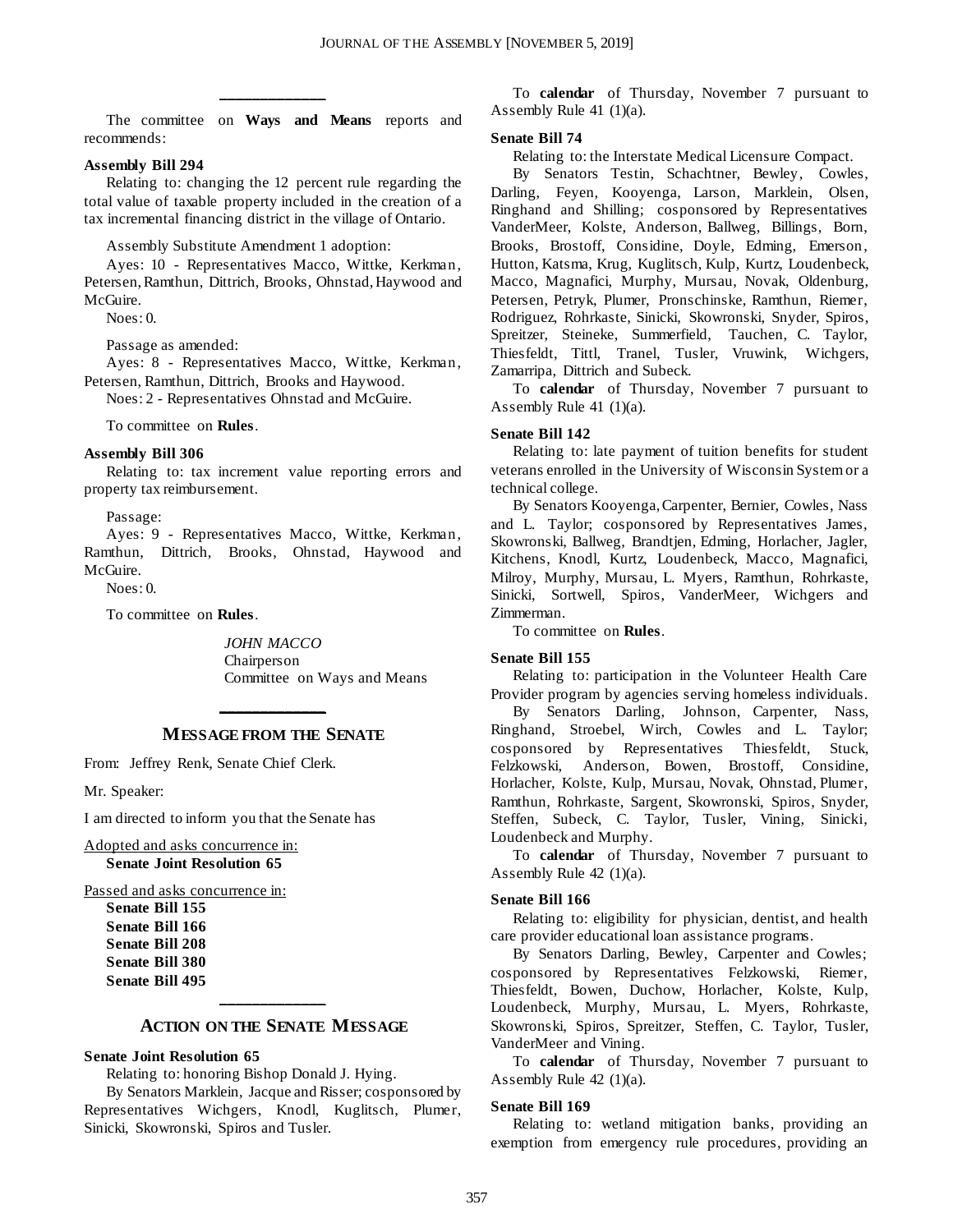exemption from rule-making procedures, and requiring the exercise of rule-making authority.

By Senators Wanggaard, Cowles, Wirch and Olsen; cosponsored by Representatives Tusler, Ohnstad, Sinicki, Kerkman and Mursau.

To committee on **Rules**.

### **Senate Bill 208**

Relating to: allocation of early stage seed investment credit to offset taxes imposed on insurers.

By Senators Marklein, L. Taylor, Cowles, Feyen, Olsen and Tiffany; cosponsored by Representatives Zimmerman, Fields, Brandtjen, Crowley, Haywood, Hutton, Kuglitsch, Kulp, Krug, Loudenbeck, Macco, Murphy, Ohnstad, Ott, Quinn, Ramthun, Rohrkaste, Sinicki, Skowronski, Tauchen, Thiesfeldt, Vruwink and Zamarripa.

To **calendar** of Thursday, November 7 pursuant to Assembly Rule 42 (1)(a).

### **Senate Bill 219**

Relating to: agricultural development loan guarantee program administered by the Wisconsin Housing and Economic Development Authority.

By Senators Marklein, Bewley, Bernier, Nass, Schachtner, Tiffany and Smith; cosponsored by Representatives Tauchen, Vruwink, Ballweg, Knodl, Krug, Kulp, Kurtz, Loudenbeck, Mursau, Novak, Oldenburg, Pronschinske, Quinn, Ramthun, Rodriguez, Spreitzer and C. Taylor.

To **calendar** of Thursday, November 7 pursuant to Assembly Rule 42 (1)(a).

### **Senate Bill 269**

Relating to: tax increment value reporting errors and property tax reimbursement.

By Senator Erpenbach; cosponsored by Representatives Pope and Hesselbein.

To committee on **Rules**.

### **Senate Bill 380**

Relating to: coverage of services under Medical Assistance provided through telehealth and other technologies, extending the time limit for emergency rule procedures, and granting rule-making authority.

By Senators Kooyenga, Bewley, Testin, Carpenter, Bernier, Cowles, Darling, Erpenbach, Feyen, Hansen, Johnson, LeMahieu, Petrowski, Schachtner, Stroebel and L. Taylor; cosponsored by Representatives Loudenbeck, Kolste, Quinn, Riemer, Anderson, Ballweg, Billings, Born, Bowen, Considine, Crowley, Dittrich, Doyle, Duchow, Emerson, Felzkowski, Fields, Horlacher, Jagler, Kitchens, Kulp, Kuglitsch, Kurtz, B. Meyers, Mursau, L. Myers, Nygren, Ohnstad, Oldenburg, Petryk, Plumer, Pope, Rohrkaste, Snyder, Spreitzer, Steffen, Subeck, Summerfield, Tauchen, C. Taylor, Thiesfeldt, Tittl, Tranel, Tusler, VanderMeer and Zimmerman.

To **calendar** of Thursday, November 7 pursuant to Assembly Rule 42 (1)(a).

### **Senate Bill 447**

Relating to: supplemental transportation aids.

By Senators Petrowski and Bewley; cosponsored by Representative Spiros.

To committee on **Rules**.

### **Senate Bill 495**

Relating to: application and reporting deadlines for the statewide parental choice program and evidence of accreditation for a private school participating in a parental choice program.

By Senator Olsen; cosponsored by Representative Jagler.

To **calendar** of Thursday, November 7 pursuant to Assembly Rule 42 (1)(a). **\_\_\_\_\_\_\_\_\_\_\_\_\_**

### **SPEAKER'S COMMUNICATIONS**

November 5, 2019

Patrick Fuller Assembly Chief Clerk 17 West Main Street, Suite 401 Madison, WI 53703

Dear Chief Clerk Fuller:

Pursuant to Assembly Rule  $42$  (3)(c), I am withdrawing **Senate Joint Resolution 62** from the committee on **Rules** and placing it on the **calendar** of Thursday, November 7.

> Sincerely, *ROBIN J. VOS* Assembly Speaker

### **\_\_\_\_\_\_\_\_\_\_\_\_\_ COMMUNICATIONS**

November 5, 2019

Patrick E. Fuller Assembly Chief Clerk 17 West Main Street, Suite 401 Madison, WI 53703

Dear Chief Clerk Fuller:

Please add my name as a co-author of Assembly Bill 347, relating to sand removed from Lake Michigan or Lake Superior.

**\_\_\_\_\_\_\_\_\_\_\_\_\_**

Sincerely, *PAUL TITTL* State Representative 25th Assembly District

November 5, 2019

Patrick E. Fuller Assembly Chief Clerk 17 West Main Street, Suite 401 Madison, WI 53703

Dear Chief Clerk Fuller:

Please add my name as a co-author of Assembly Bill 114, relating to registration and regulation of pharmacy benefit managers, drug pricing transparency, granting rule-making authority, and providing a penalty.